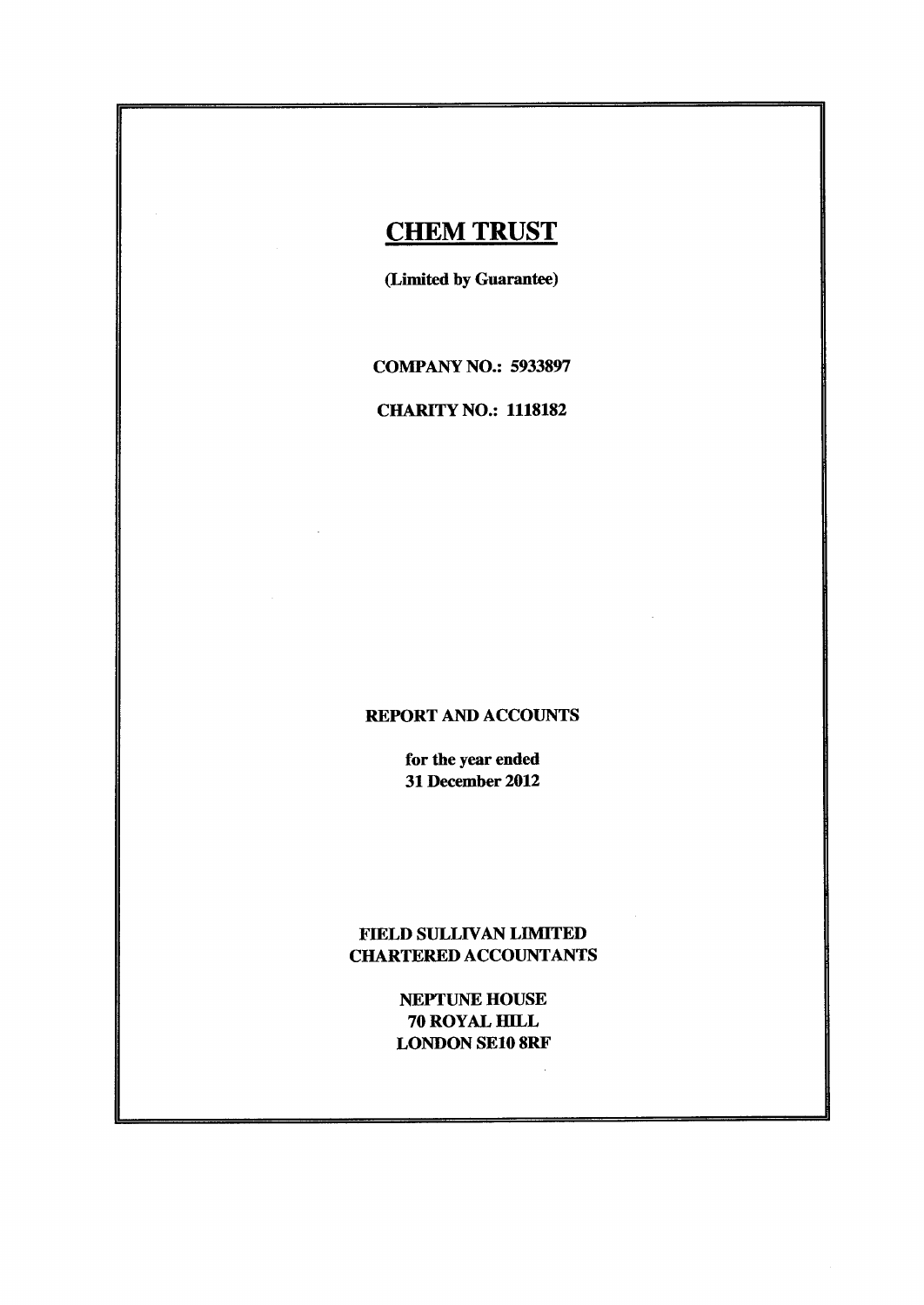# **CHEM TRUST**

 $\mathcal{L}_{\mathrm{max}}$ 

| Contents: |                                                              | Page |
|-----------|--------------------------------------------------------------|------|
|           | Reference and Administrative Details                         |      |
|           | Report of the Trustees for the year ended 31st December 2012 |      |
|           | <b>Objectives and Activities</b>                             |      |
|           | Achievements and Performance                                 |      |
|           | <b>Finance Review</b>                                        |      |
|           | Plans for the future                                         | 6    |
|           | <b>Statement of Trustees Responsibilities</b>                | 8    |
|           | Independent Examiner's Report                                | Q    |
|           | <b>Statement of Financial Activities</b>                     | 11   |
|           | <b>Balance Sheet</b>                                         | 12   |
|           | Notes to the Financial Statements                            | 13   |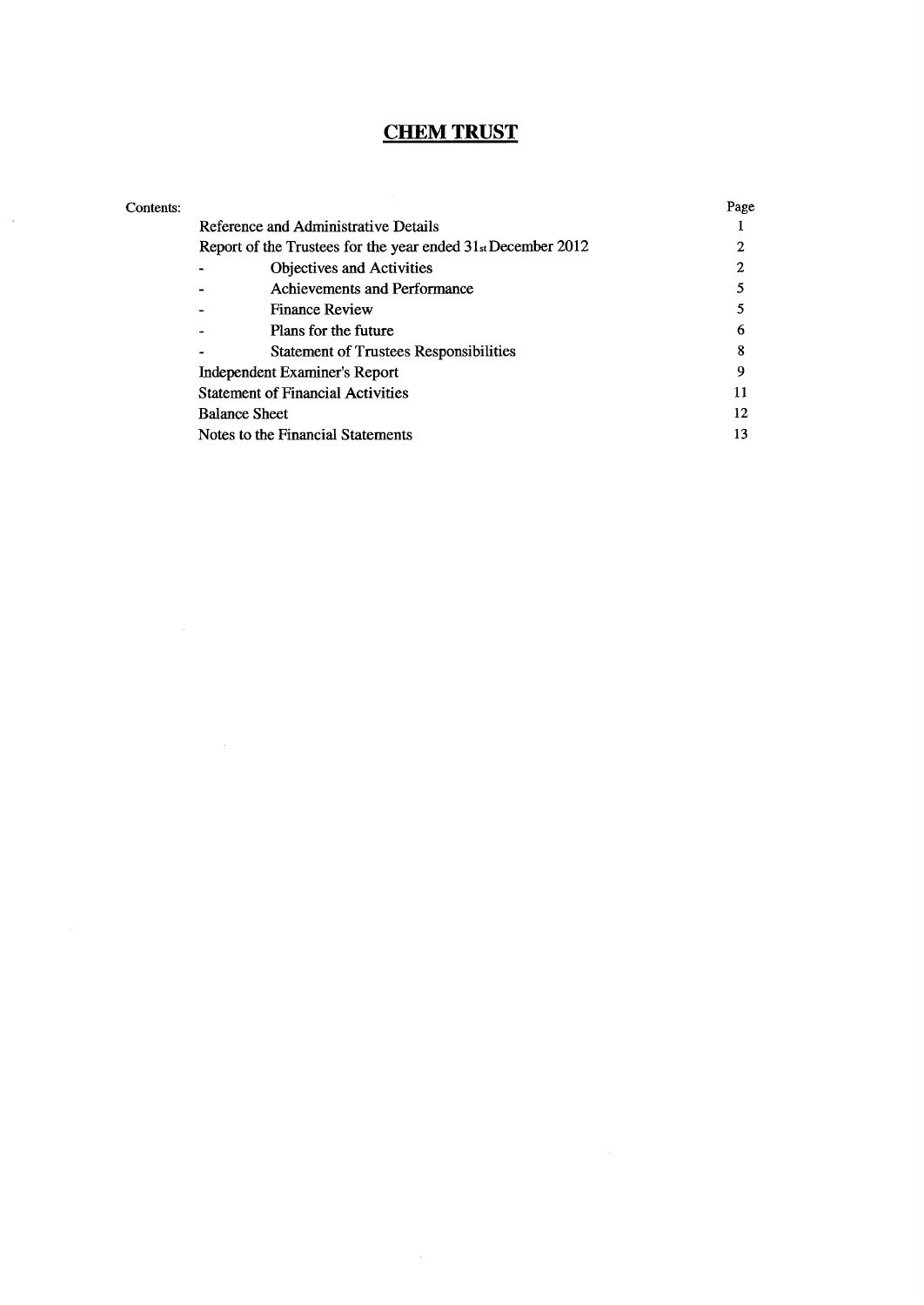$\sim 10$ 

### Reference and Administrative Details

| Status:                       | Company Limited by Guarantee No. 5933897<br>Charity registration No. 1118182 |
|-------------------------------|------------------------------------------------------------------------------|
| <b>Full name:</b>             | Chemicals, Health and Environment Monitoring Trust                           |
| <b>Secretary and</b>          | <b>Elizabeth Salter Green</b>                                                |
| <b>Registered Office:</b>     | The Old Vicarage                                                             |
|                               | Old Vicarage Lane                                                            |
|                               | <b>Bishops Lydeard</b>                                                       |
|                               | Somerset                                                                     |
|                               | TA4 3DJ                                                                      |
| <b>Trustees:</b>              | Nigel Haigh OBE                                                              |
|                               | Leslie Jones OBE                                                             |
|                               | Oliver Smith - Chair                                                         |
|                               | Deborah Tripley (appointed 9 March 2012)                                     |
| Staff:                        | Elizabeth Salter Green - Director                                            |
|                               | Gwynne Lyons - Policy Director                                               |
| <b>Reporting accountants:</b> | <b>Field Sullivan Limited</b>                                                |
|                               | <b>Chartered Accountants</b>                                                 |
|                               | Neptune House                                                                |
|                               | 70 Royal Hill                                                                |
|                               | London<br><b>SE10 8RF</b>                                                    |
| <b>Bankers:</b>               | The Co-operative Bank                                                        |
|                               | <b>Business Direct Branch</b>                                                |
|                               | 4th Floor                                                                    |
|                               | 9 Prescot Street                                                             |
|                               | London                                                                       |
|                               | <b>E1 8BE</b>                                                                |
| <b>Insurance Brokers:</b>     | Case Insurance Appointed Representative of aQmen Limited                     |
|                               | <b>James House</b>                                                           |
|                               | <b>Emlyn Lane</b>                                                            |
|                               | Leatherhead                                                                  |
|                               | Surrey                                                                       |
|                               | <b>KT22 7EP</b>                                                              |
|                               |                                                                              |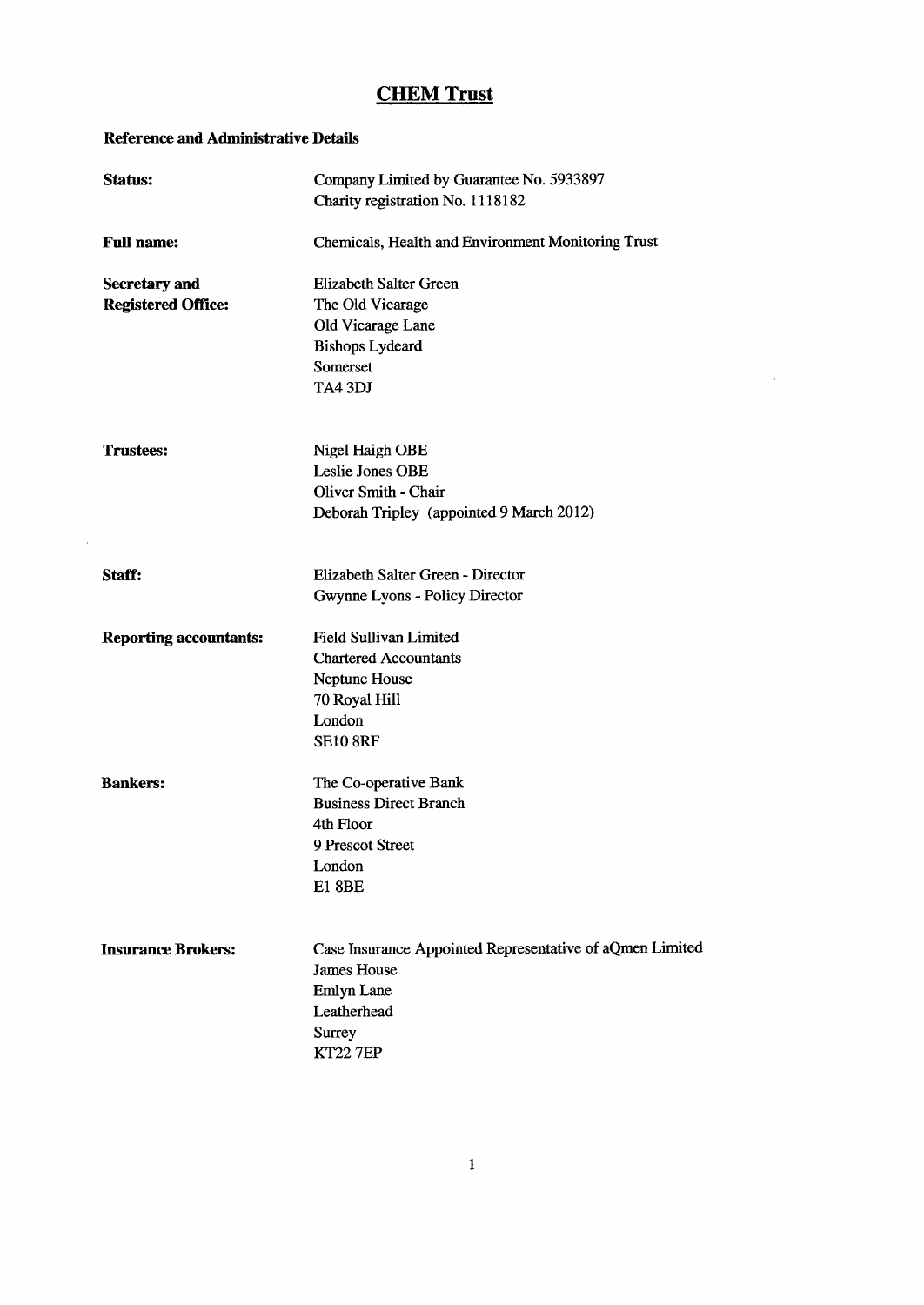Trustees' Report for the year ended 31 December 2012

### Structure, Governance and Management

The Trustees are pleased to present their report and the financial statements for the year ended 31 December 2012. This is also the directors' report required by s417 of the Companies Act 2006 and all Trustees are directors. The financial statements comply with current statutory requirements and the requirements of the Memorandum and Articles of Association.

### Governing Document

The Company's governing document is its Memorandum and Articles of Association.

### **Organisation**

The activities of CHEM Trust are overseen by the Trustees.

Selection of Trustees

Deborah Tripley has been recruited to the board.

### Policies and procedure for training and induction of Trustees

CHEM Trust does not have policies set down for the training and induction of Trustees, however, the Trustees are all extremely experienced having been Trustees for other organisations.

### Organisational structure of the charity

As there are 2 employees of equal rank, day to day decisions are taken jointly, in agreement. Should there be a disagreement and for extremely serious/important matters, decisions are referred to the Board of Trustees.

Related Parties WWF-UK has a continued interest and involvement in the work of the organisation.

### **Risk Management**

The CHEM Trust Board of Trustees acknowledges its responsibilities, to ensure that the major risks to which the Charity are exposed, as identified by the Trustees, have been reviewed and systems have been established to mitigate those risks.

### Objectives and Activities

This is the sixth Annual Report of CHEM Trust and the notable successes and achievements continue. In 2012, we have had both repeat funding from existing funders and significant grants from new funders both in the UK and from abroad. This clearly reflects the value of CHEM Trust's work. The reports and briefings that have been produced are of the highest scientific standard and received significant media coverage.

The Trustees of CHEM Trust confirm that they have paid due regard to Charity Commission guidance on public benefit, in deciding what activities the charity should undertake.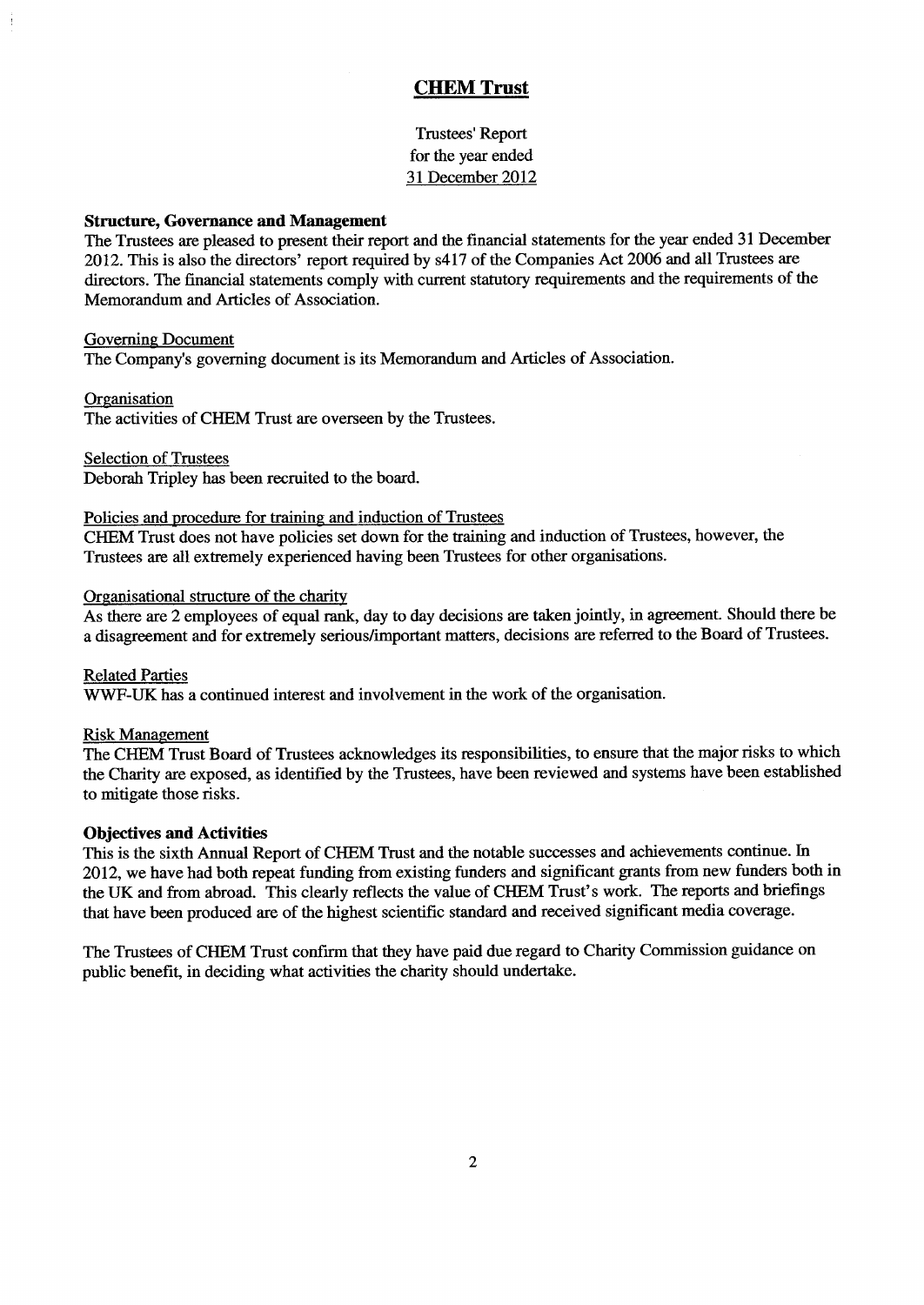Trustees' Report for the year ended 31 December 2012

We aim to protect the environment and public health. CHEM Trust's education of the general public is free to all through our website, via public meetings and via general campaigning. Our beneficiaries are people who are exposed to potentially damaging chemicals. Such exposure can occur directly through the use of consumer products such as electronic products, toys, cosmetics, furniture, etc., and from contaminated air, water, and food. We are working to ensure that toxic chemicals are replaced with safer alternatives.

### Summary of CHEM Trust's Charitable Objectives

To promote for the benefit of the public the protection of human health and the environment from the effects of noxious chemicals;

To promote research for the public benefit about the effects of chemicals on health and the environment and to disseminate the useful results thereof.

Explanation of the CHEM Trust's aims and the changes/difference we seek to make The aim of CHEM Trust is to highlight the scientific research linking exposure to chemicals to disease, thereby leading to improved implementation of existing chemicals policy, and, where necessary, improvements in chemicals regulation, in order to protect wildlife and humans.

CHEM Trust's vision is a world where wildlife and humans co-exist with a sustainable chemical industry, and where chemicals play no part in causing impaired reproduction, deformities, disease, or deficits in neurological function.

CHEM Trust's mission statement is to prevent man-made chemicals from causing long term damage to wildlife or humans by ensuring that chemicals which cause such harm are substituted with safer alternatives.

CHEM Trust's particular concerns are related to hormone disruptors, the cocktail effect of chemicals and the role of chemical exposures in the early life of wildlife and humans. Exposure to undesirable chemicals may arise from direct contamination of water and the food chain via pesticides or from the use and disposal of many everyday products such as TVs, computers, cars, construction materials, toys, toiletries and cosmetics. CHEM Trust is committed to engaging with scientific, environmental and medical communities to raise the level of dialogue concerning the role of chemicals in adverse effects in wildlife and humans and to harness a wide coalition in the drive for improved chemicals policy and regulation.

The problems of both wildlife and human exposure to harmful chemicals go hand in hand. During 2012 we have highlighted the concerns associated with chemical exposure and focussed our efforts on the EU chemicals policy and legislative agenda relating to industrial chemicals, pesticides and biocides; particularly focusing on the implementation of current legislation leading to the phase out of chemicals with endocrine disrupting properties. It is planned that the complementary human and wildlife work-mix will be the ongoing modus operandi for CHEM Trust, with the associated improvements to the EU REACH chemicals Regulation being our policy goal.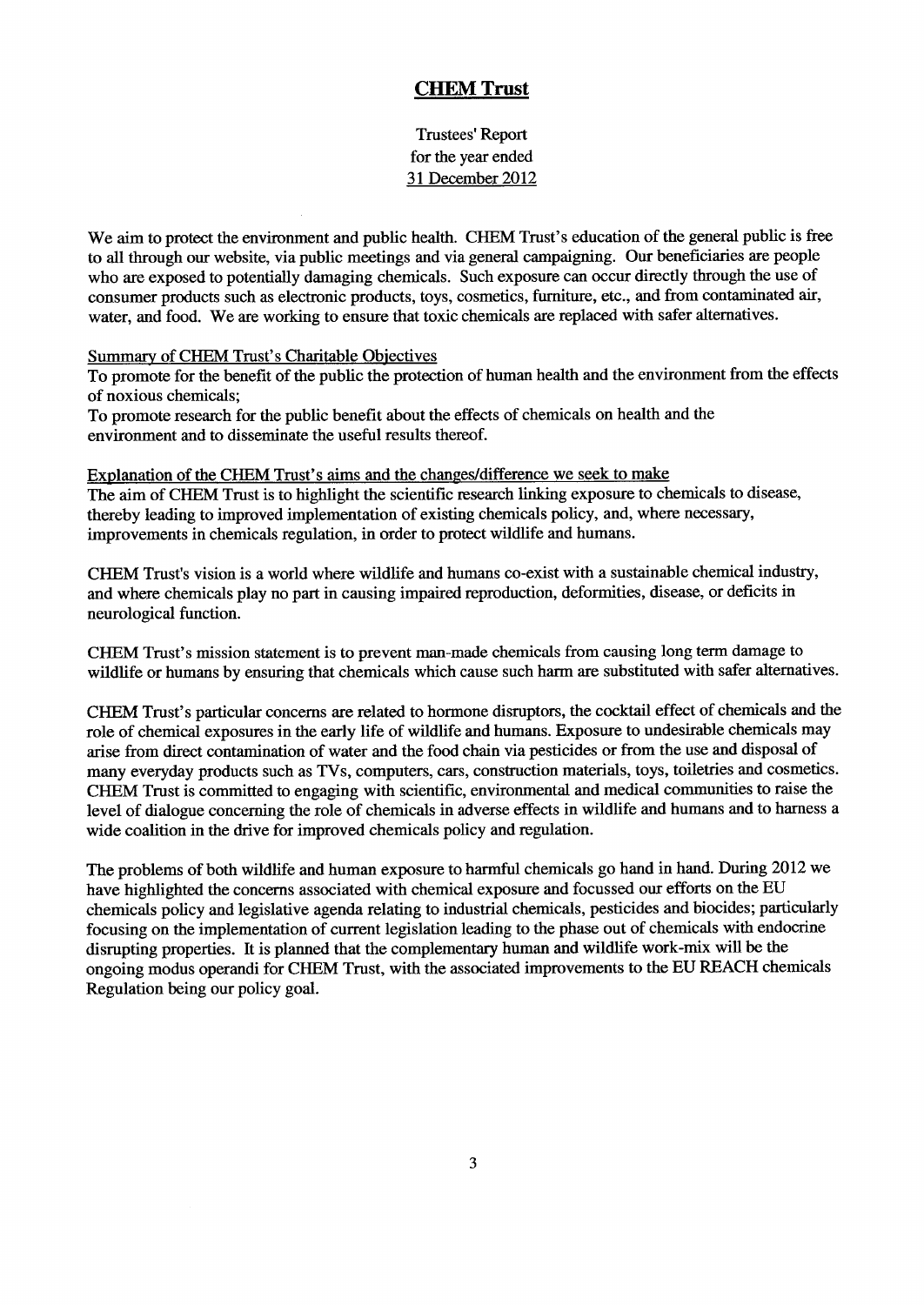Trustees' Report for the year ended 31 December 2012

Summary of main objectives of the year

1.To continue to deliver on the agreed work programme

2. To continue to develop a long-term fundraising strategy for the organisation and also secure funding in 2012.

Explanation of Strategies to achieve the objectives

### Re 1:To continue to deliver on the agreed work programme

The aims and key objectives of CHEM Trust remain constant and consistent with those developed when the organisation was set up in 2007.

The 2011 work programme had an emphasis on endocrine disrupting chemicals (EDCs) and how they are managed by the EU. The 2012 work programme continued to develop this work. In 2012, the first major focus was to launch the new CHEM Trust report on EDCs and links to Obesity and Diabetes entitled Review of the Science Linking Chemical Exposures to the Human Risk of Obesity and Diabetes, in March. In April we published our EU policy position paper on EDC criteria; throughout the year we lobbied all EU institutions on EDCs. Further, we worked on on-going research projects on the impacts of chemicals on i) UK otter populationsand ii) frog populations.

Additionally, CHEM Trust carried out work focussed on education and increasing public awareness, particularly via public presentations and media work.

A further strategy concerning delivery of the work programme was to maintain an effective board of trustees and have a contingency plan in place for future changes and development.

An additional strategy was to continue to develop and cement the corporate identity of CHEM Trust, particularly via the website, by maintaining the scientific integrity of the policy work and increasing CHEM Trust's role with the UK media as the trusted source for chemicals and health data and stories.

### Re 2: To continue to develop a long-term fundraising strategy for the organisation and also secure funding in 2012

CHEM Trust was in receipt of on-going funding from The Marisla Foundation, The Esmee Fairbairn Foundation and the European Environment and Health Initiative. New grants were secured from the European Environment and Health Initiative, The Marisla Foundation, the Eranda Foundation and others.

A central tenet of the fundraising strategy is consistent; to retain the core funding from WWF-UK as a reserve and to find on-going funding from trusts and foundations to underpin the year's expenditure. This includes approaching i) existing funders, ii) funders who already know of CHEM Trust, and iii) 'new' funders who did not know of CHEM Trust's work and reputation. For a small, highly technical organisation, raising funds is time consuming.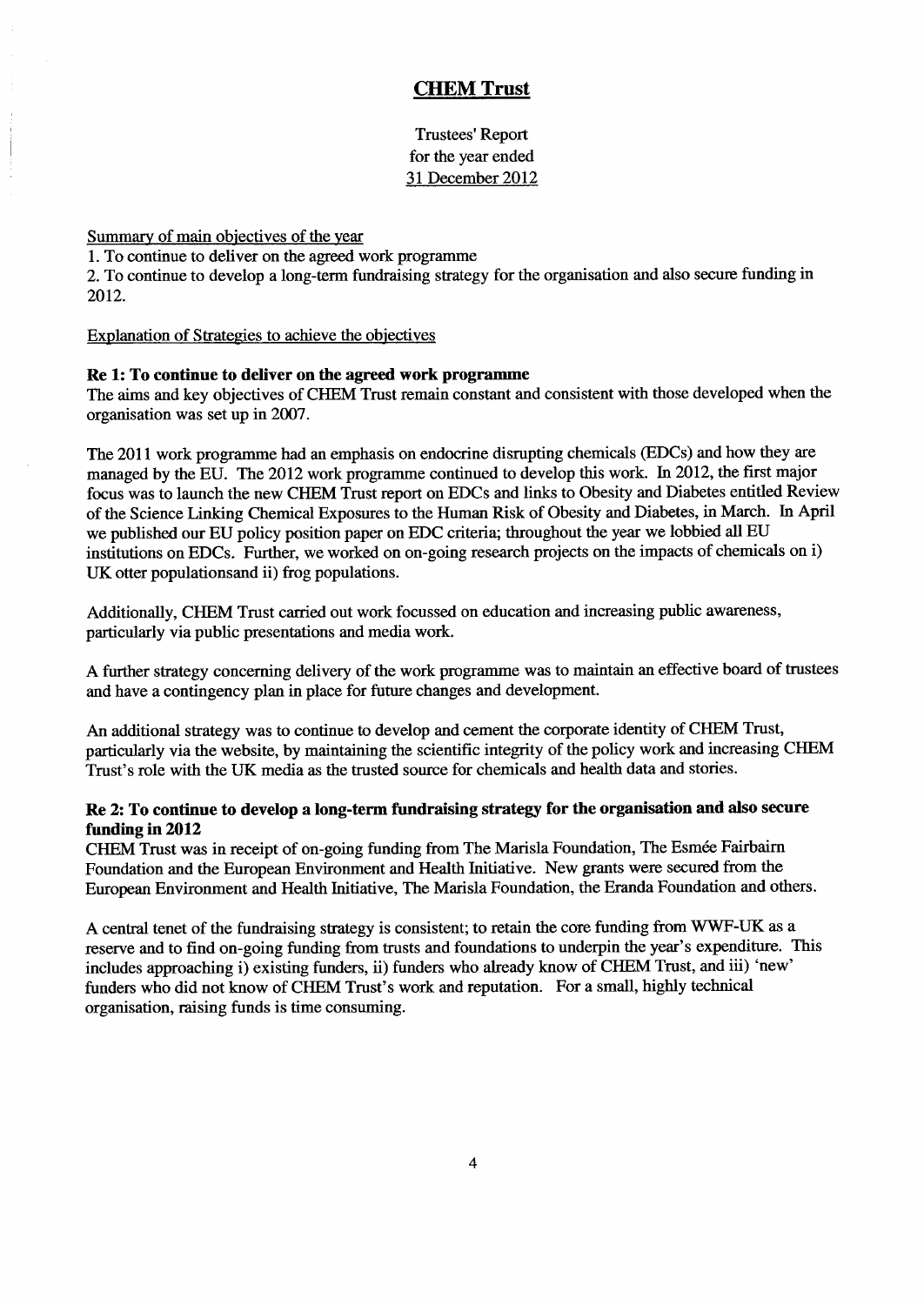Trustees' Report for the year ended 31 December 2012

### Achievements and Performance

Review of charitable activities explaining performance achieved against objectives set. Re 1. Continue to deliver on the agreed work programme.

The launch of the CHEM Trust Diabetes and Obesity Report was extremely successful with much media coverage in the UK, EU and globally. The report was very successfully used by CHEM Trust and other NGOs for lobbying purposes within the EU concerning the control and management of EDCs. The EU policy position paper on EDC criteria has been an authoritative bench-mark in the sand and is much cited by all interested EU parties.

Both the frog and otter research programmes progressed well in 2012 and results will be published in 2013. Our target audiences remain the same; and include eg medical doctors, other health professionals, government departments, the UK REACH Competent Authority, EU institutions, research scientists and the general public.

Re Education and Public Awareness:

 $\bar{z}$ 

CHEM Trust continued with public speaking engagements at key UK and EU scientific conferences. For example, CHEM Trust was the only Environment and Health charity asked to give a presentation at the European Commission's Brussels meeting on EDCs in June. CHEM Trust also spoke about the suspected harm caused by 'every-day' chemical exposures at events organised for the general public.

### Re Media:

CHEM Trust did a great deal of media work with many journalists contacting CHEM Trust on a repeated basis because they know CHEM Trust is an accurate and trustworthy source of information.

### FINANCIAL REVIEW

2012 was a successful year for Chem Trust financially. The investment in fundraising we have made began to pay results. This was also greatly helped by our growing reputation and influence in the UK and Europe.

The financial management of CHEM Trust continued to be maintained to a very high standard during the year with regular reports to Trustees on achievement against budget, fundraising progress etc. The Trustees also refreshed CHEM Trusts strategy and Gnancial plan during the year.

Income for the year totalled £196,355 a large increase over the 2011 figure of £63,372. Restricted income for 2012 totalled £25,000 and Unrestricted income £171,355. This was a very welcome result after some years of deficits. We are very grateful to all our funders who are detailed elsewhere in this report.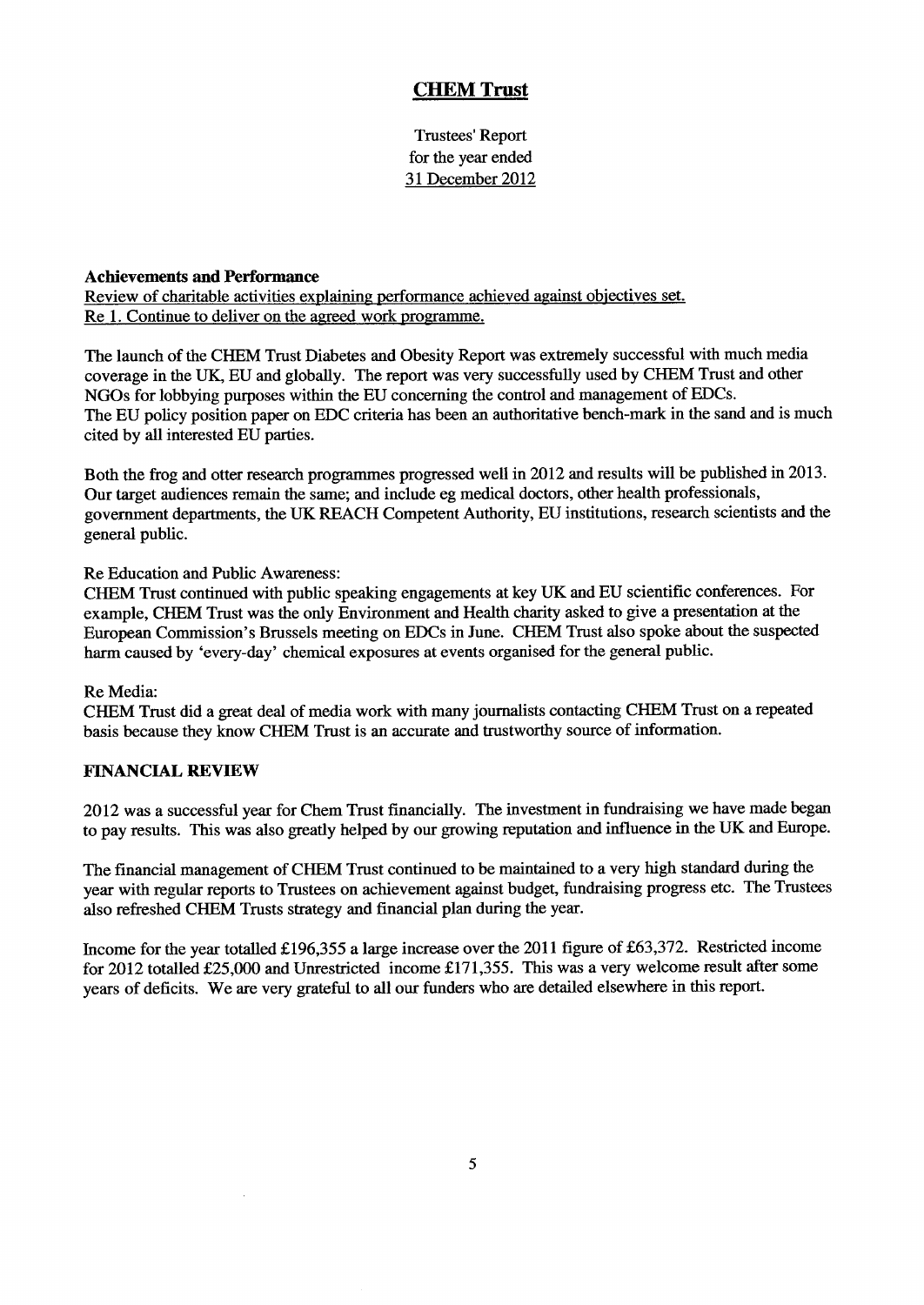Trustees' Report for the year ended 31 December 2012

### FINANCIAL REVIEW (Cont'd)

Expenditure totalled £155,231 in 2012 slightly below 2011's £159,801. This reflected tight financial control which resulted in a very cost effective year for the Trust. Charitable activities expenditure totalled £124,827 up from f119,161 in 2011. Our excellent achievements against the range of our charitable objectives are described elsewhere in this report. The cost of generating funds was  $\pounds25,546$  a reduction over the £35,485 we spent in 2011. Investment in fundraising often takes some time to come through and we laid the seeds in 2011.

The surplus for the year was £41,124 and this puts us in a satisfactory financial position for the time being. We cannot however be complacent. In the face of a continuing increased demand for our work we need to develop and expand our activities if we are to safeguard the health and well being of humans and wildlife.

### **RESERVES POLICY**

The Trustees Reserves target is to maintain a minimum level of resources to support six to seven month's expenditure. This would allow appropriate redundancy payments if the charity is wound up. The Trustees target is currently being met.

### INVESTMENTS

All CHEM Trust funds are with the Co-operative Bank. The Co-operative Bank reflects <sup>a</sup> high standard of corporate responsibility.

### PLANS FOR THE FUTURE

The Charity's plans for the future are to:

- 1.Continue to deliver on the agreed work programme.
- 2. Continue to maintain and augment funding of the organisation, including securing more funding in 2013.

### Re 1. Continue to deliver on the agreed work programme.

The aims and key objectives of CHEM Trust remain constant and consistent with those developed when the organisation was set up in 2007. CHEM Trust will continue to engage with medical practitioners, regulators and those developing chemicals policy, utilizing our existing reports.

CHEM Trust will continue to be one of the leading stakeholders within the EU on the debate on how chemicals are managed.

CHEM Trust will continue to highlight the wildlife and human connection, because human and wildlife health are very complementary 'drivers' for improved chemicals policy - the ultimate goal of CHEM Trust.

CHEM Trust will also continue to be reactive to specific opportunities relating to the untoward effects of chemicals and developments in the arena of chemicals policy. Moreover, because of the highly technical nature of the expertise within CHEM Trust, we will maintain our key role in advising and assisting other NGOs.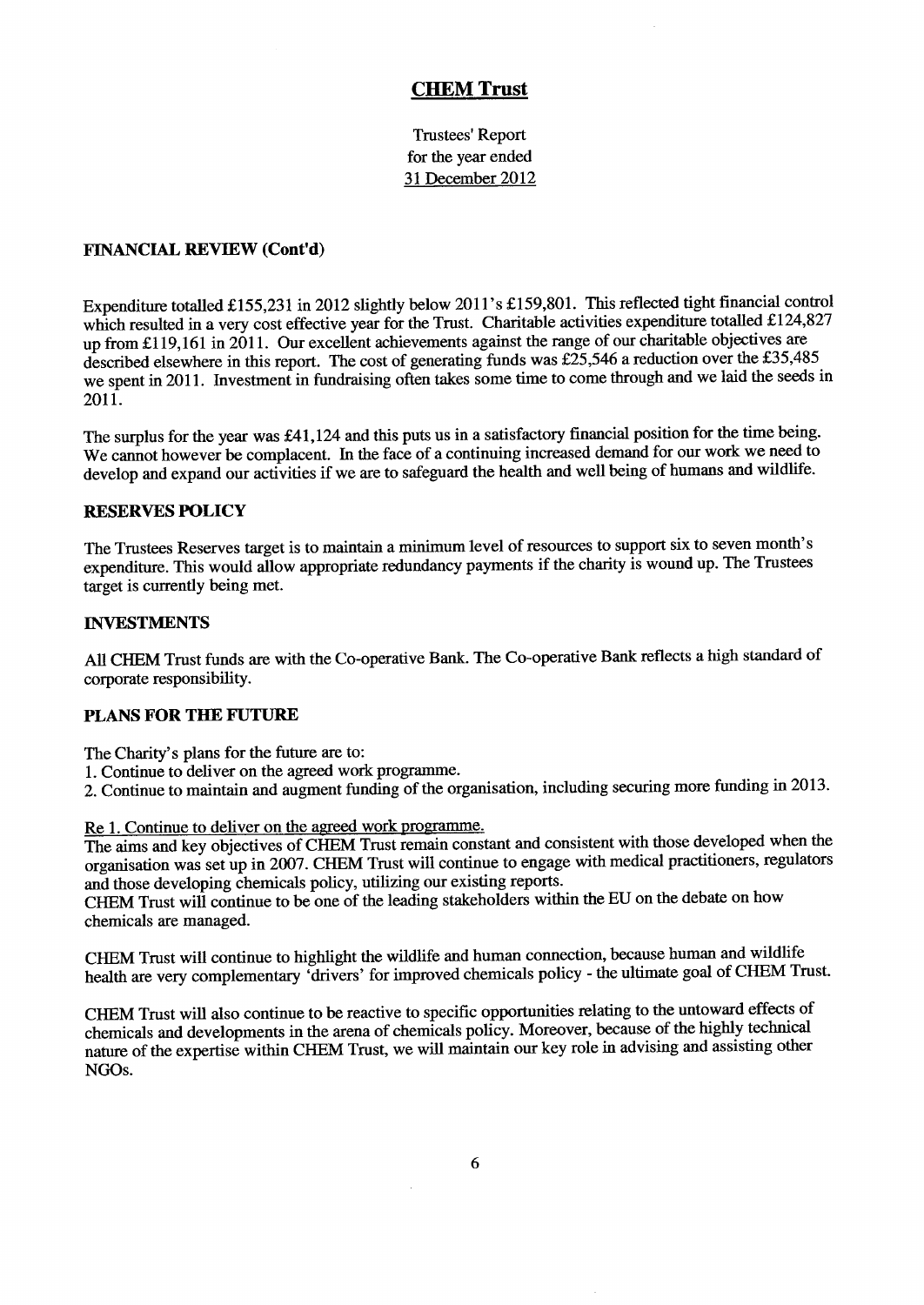Trustees' Report for the year ended 31 December 2012

CHEM Trust will continue with the current model of using internationally respected scientific experts on short term contracts for key reports and policy work. Longer term, when the financial climate is better, we would like to grow the organisation to a sustainable size with additional staff. This would lead to greater flexibility and a broader number of issues that could be addressed.

CHEM Trust would like to slightly enlarge the board of trustees over time. Ideally five or six trustees are envisaged. Individuals are regularly assessed for suitability from a scientific and technical point of view.

As CHEM Trust is seen as the authoritative voice on the issue of chemicals and health issues by the UK media this is a priority for CHEM Trust to nurture and develop. This is a time-consuming exercise, but one that is useful for educating the public and influencing policy, in addition to growing CHEM Trust's stature and profile. Maintaining the very good contacts in the USA, CHEM Trust will be in a position to continue to highlight cutting edge science and media stories from the US and place them in the UK and EU media.

### Re 2. Continue to maintain the successful fundraising basis of the organisation, including securing funding in 2013.

Fundraising will be a priority for CHEM Trust in 2013 and beyond. The strategy is to maintain a healthy reserve. CHEM Trust will continue to make fundraising applications, including new Trusts and Foundations.

Cementing the CHEM Trust corporate identity, becoming a key media reference point and developing effective policy from the most up to date and cutting edge science are the three issues that are seen to be important elements in having a sound, future fundraising strategy. Where necessary, CHEM Trust will continue to use external advisors. CHEM Trust will seek funding from Foundations based in the UK, Europe and the USA.

CHEM Trust is now the leading technical not-for-profit environmental and health group within the UK focussing on the harm caused by both industrial and agricultural chemicals, and the work programme remains tightly focussed on cutting-edge science. This makes CHEM Trust an interesting opportunity for funders; where they know their money will be spent wisely on scientifically sound work areas which will be of lasting benefit for human and wildlife health.

Concerning the media, maintaining our very good contacts in the USA, CHEM Trust is in a position to continue to highlight cutting edge science and media stories from the US and place them in the UK and EU media increasing CHEM Trust's profile to possible funders.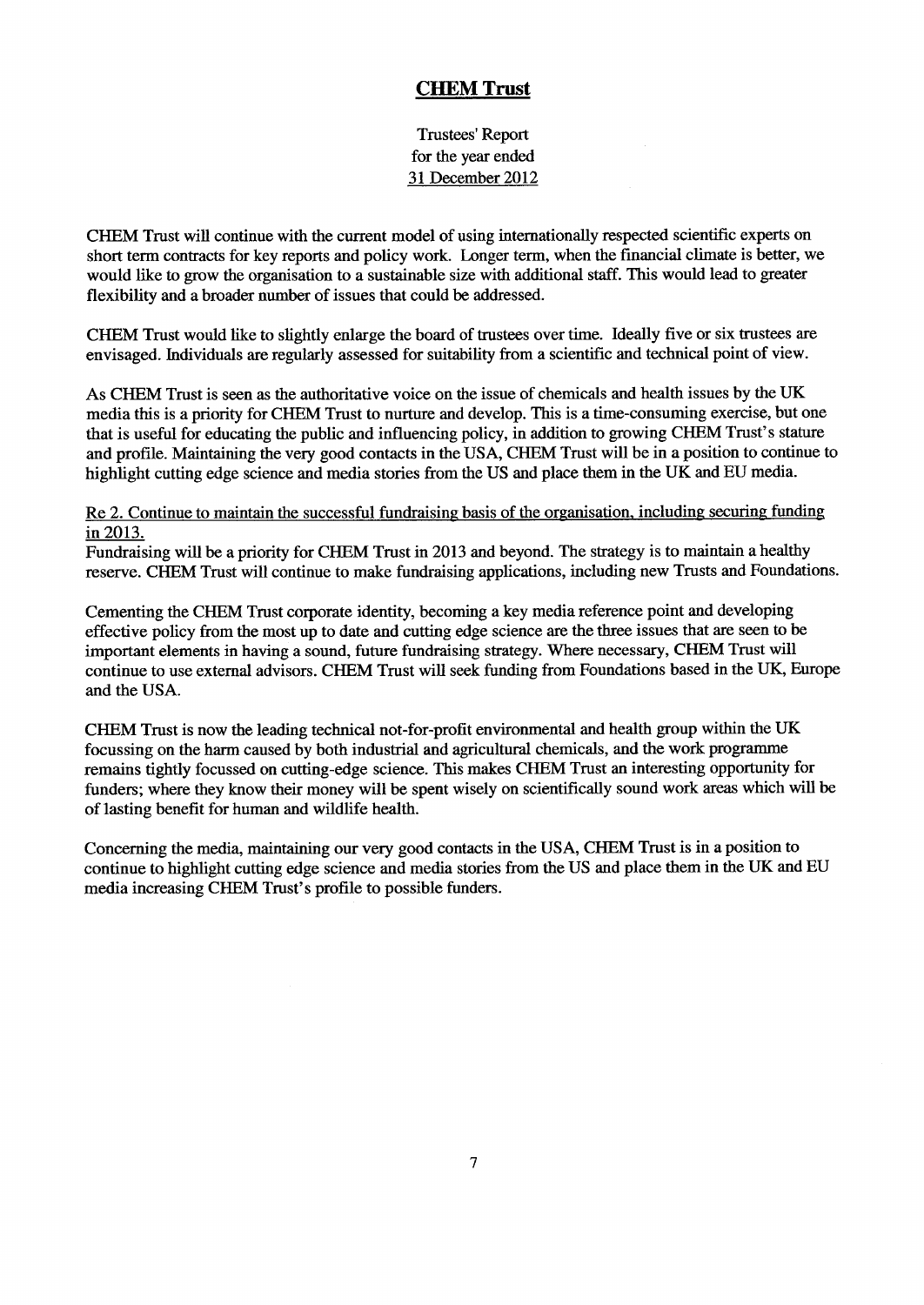Trustees' Report for the year ended 31 December 2012

### Statement of Trustees' Responsibilities

The Trustees (who are also directors of CHEM Trust for the purposes of company law) are responsible for preparing the Trustees' Annual Report and financial statements in accordance with applicable law and United Kingdom Accounting Standards (United Kingdom Generally Accepted Accounting Practice).

Company law requires the trustees to prepare financial statements for each financial year which give a true and fair view of the state of affairs of the charitable company and of the incoming resources and application of resources, including the income and expenditure, of the charitable company for that period. In preparing those financial statements, the trustees are required to:

a) select suitable accounting policies and apply them consistently;

b) observe the methods and principles in the Charities SORP;

c) make judgments and estimates that are reasonable and prudent;

d) state whether applicable UK accounting standards have been followed, subject to any

departures disclosed and explained in the financial statements;

e) prepare the financial statements on the going concern basis unless it is inappropriate to presume that the charitable company will continue in operation.

The trustees are responsible for keeping adequate accounting records that disclose with reasonable acciu acy at any time the financial position of the charitable company, and which enable them to ensure that the financial statements comply with the Companies Act 2006. They are also responsible for safeguarding the assets of the charitable company and hence for taking reasonable steps for the prevention and detection of fraud and other irregularities.

This report, which has been prepared in accordance with the special provisions relating to companies subject to the small companies regime within Part 15 of the Companies Act 2006, was approved by the Board and signed on its behalf.

Oliver Smith

Date:

**Trustee**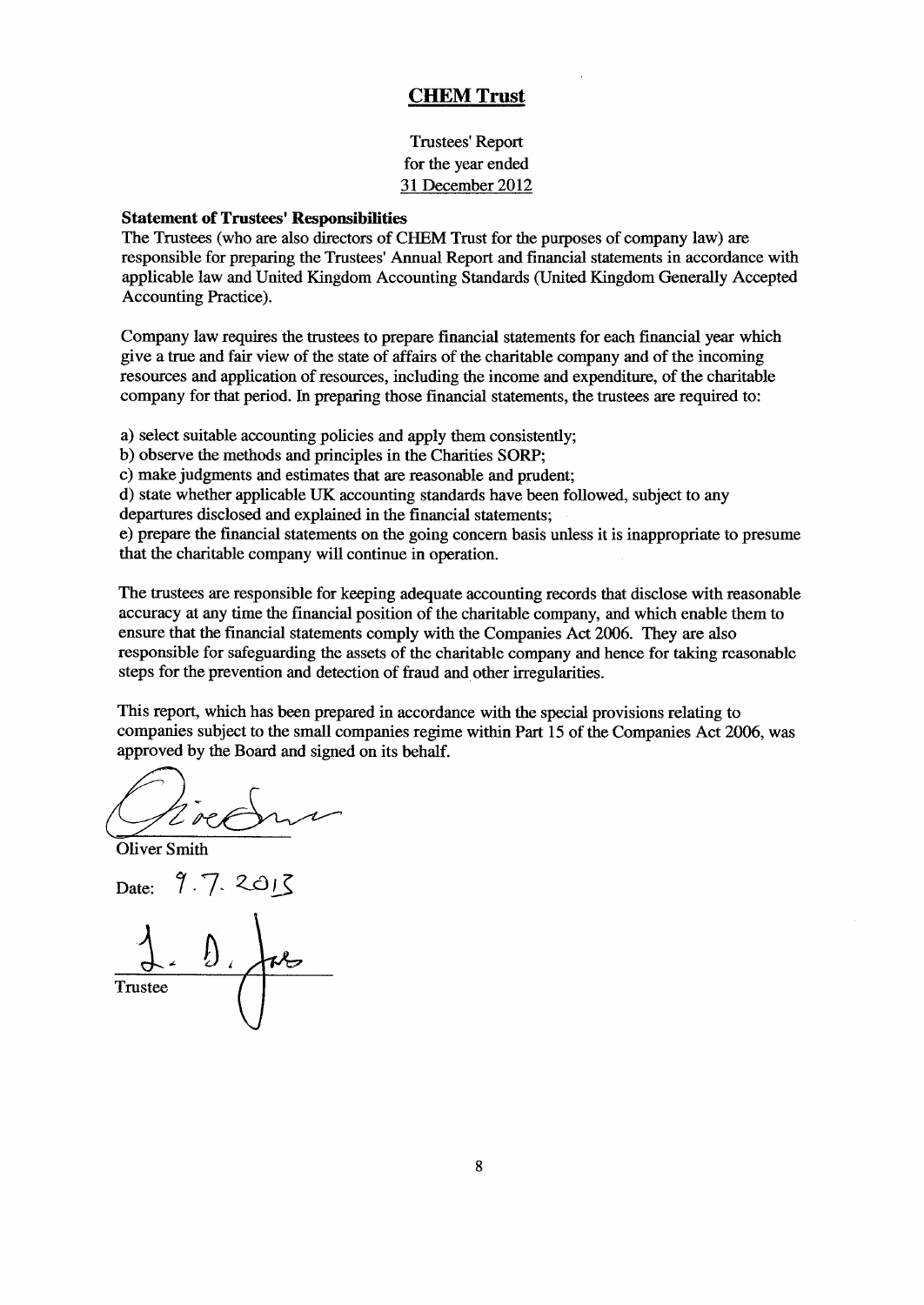### Independent Examiner's Report to the Trustees of CHEM Trust

I report on the financial statements of the company for the year ended 31 December 2012 as set out on pages 12 to 19.

This report is made solely to the charity's trustees, as a body, in accordance with Section 145 of the Charities Act 2011. My work has been undertaken so that I might state to the charity's trustees those matters I am required to state to them in this report and for no other purpose. To the fullest extent permitted by law, I do not accept or assume responsibility to anyone other than the charity and the charity's trustees as a body, for my work, for this report, or for the opinions I have formed.

### Respective responsibiiities of trustees and examiner

The charity's trustees (who are also the directors of the company for the purposes of company law) are responsible for the preparation of financial statements. The trustees consider that an audit is not required for this year under Section 144(1) of the Charities Act 2011 (the '2011 Act') and that an independent examination is needed.

Having satisfied myself that the charity is not subject to audit under company law and is eligible for independent examination, it is my responsibility to:

➤ examine the financial statements under Section 145 of the 2011 Act;

 $\blacktriangleright$ to follow the procedures laid down in the General Directions given by the Charity Commission under section 145(5) of the 2011 Act; and

 $\blacktriangleright$ to state where particular matters have come to my attention.

### Basis of independent examiner's report

My examination was carried out in accordance with the General Directions given by the Charity Commission. An examination includes a review of the accounting records kept by the charity and a comparison of the financial statements presented with those records. It also includes consideration of any unusual items or disclosures in the financial statements and seeking explanations from you as trustees concerning any such matters. The procedures undertaken do not provide all the evidence that would be required in an audit, and consequently no opinion is given as to whether the financial statements present a 'true and fair view' and the report is limited to those matters set out in the statement below.

Field Sullivan Limited Registered in England no. 8024052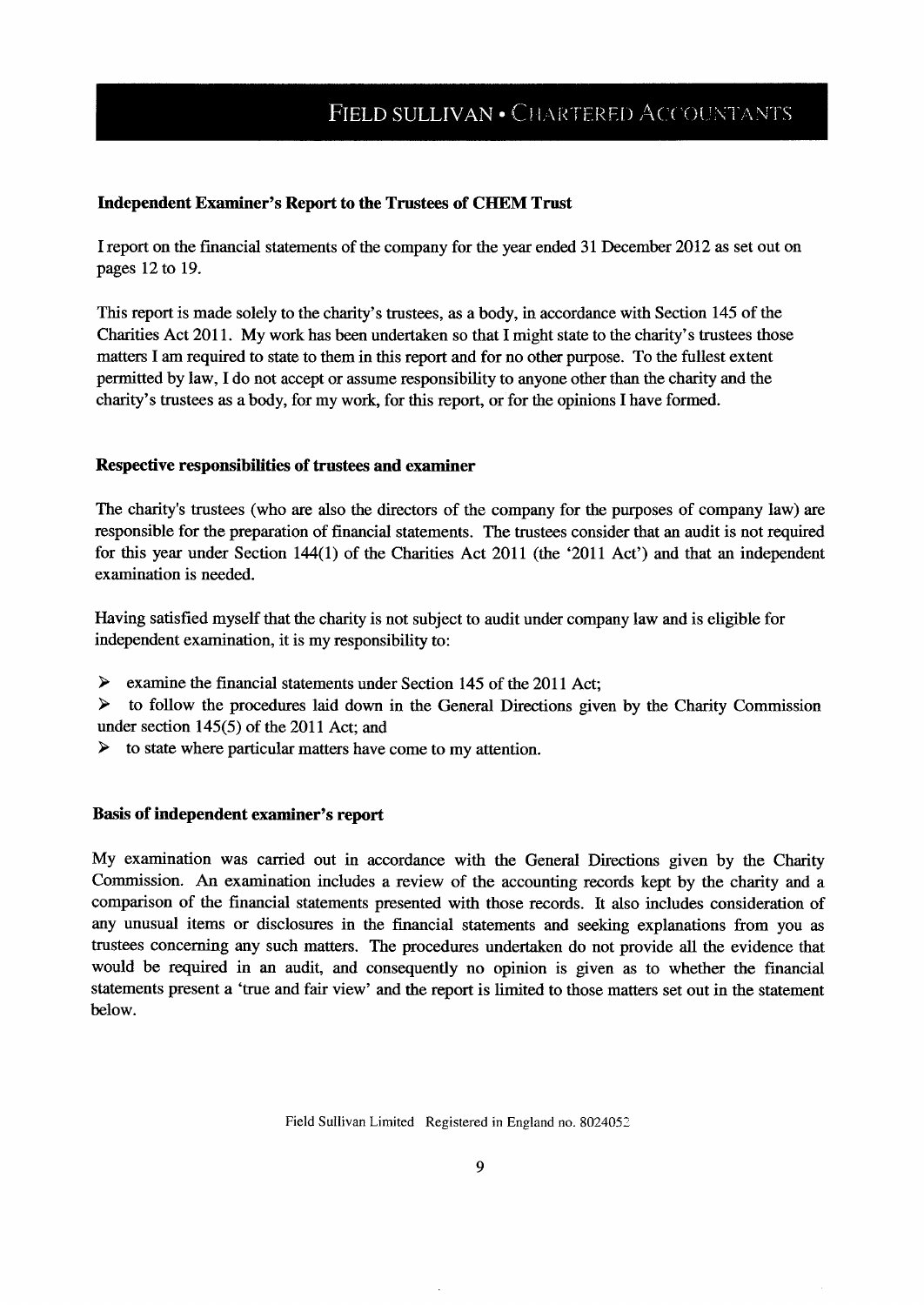## FIELD SULLIVAN . CHARTERED ACCOUNTANTS

### Independent examiner's statement

In connection with my examination, no matter has come to my attention:

1) which gives me reasonable cause to believe that in any material respect the requirements:

- to keep accounting records in accordance with section 386 of the Companies Act 2006; and
- to prepare financial statements which accord with the accounting records and comply with the accounting requirements of section 396 of the Companies Act 2006 and with the methods and principles of the Statement of Recommended Practice: Accounting and Reporting by Charities;

have not been met; or

2) to which, in my opinion, attention should be drawn in order to enable a proper understanding of the financial statements to be reached.

 $-*i*$ 

Timothy Sullivan FCA Field Sullivan Limited Chartered Accountants Neptune House 70 Royal Hill London SE10 8RF

Date:  $n/7/7/7$ 

Field Sullivan Limited Registered in England no. 8024052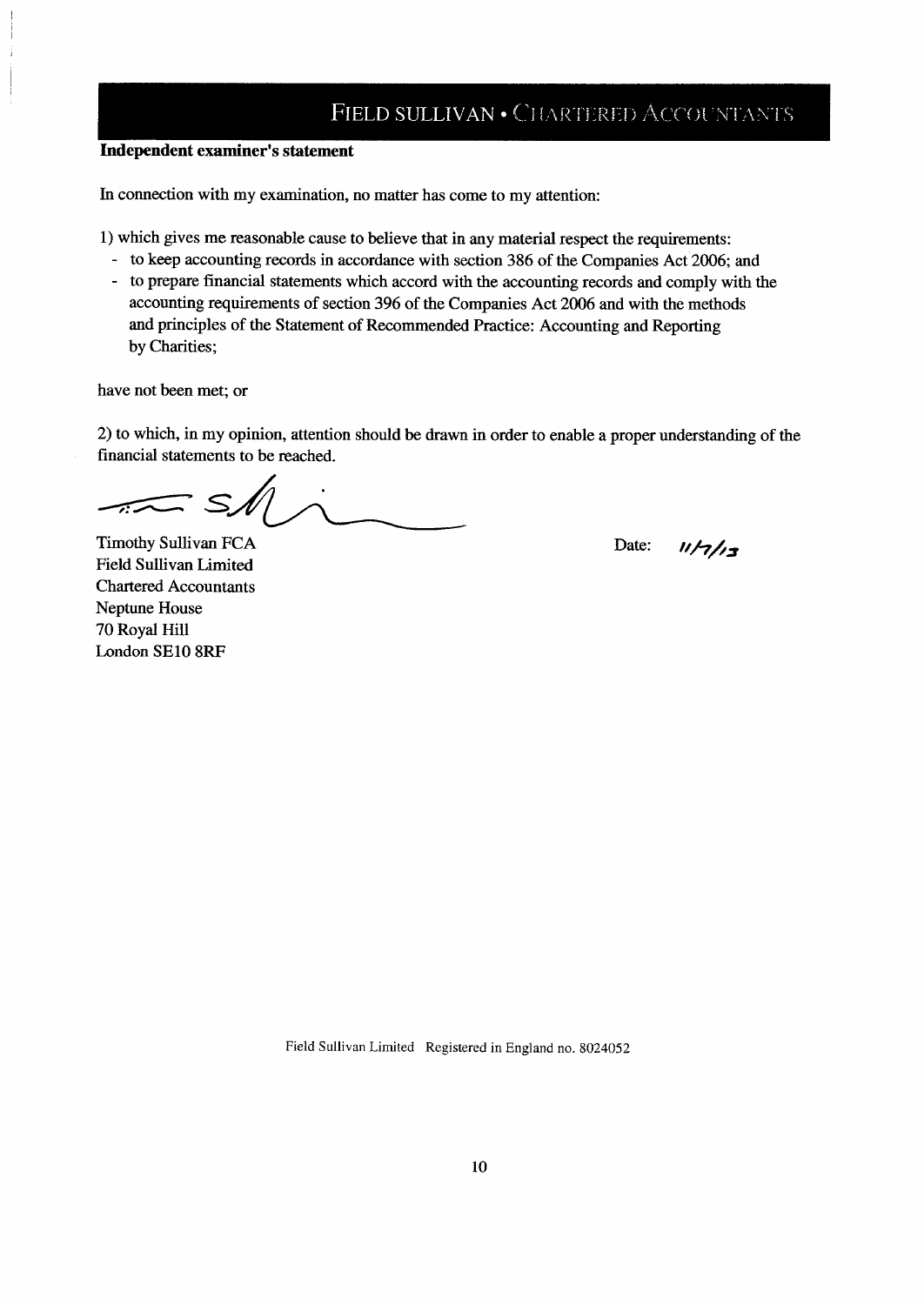## Statement of Financial Activities Income and Expenditure Account for the year ended 31 December 2012

|                                                     | <b>Note</b>      | <b>Restricted</b><br><b>Funds</b> | <b>Unrestricted</b><br><b>Funds</b> | <b>Total</b><br><b>Funds</b><br>2012 | <b>Total</b><br><b>Funds</b><br>2011 |
|-----------------------------------------------------|------------------|-----------------------------------|-------------------------------------|--------------------------------------|--------------------------------------|
|                                                     |                  | £                                 | £                                   | £                                    | £                                    |
| <b>Incoming resources</b>                           |                  |                                   |                                     |                                      |                                      |
| Incoming resources from generated funds:            |                  |                                   |                                     |                                      |                                      |
| Voluntary income                                    | $\boldsymbol{2}$ | 25,000                            | 170,149                             | 195,149                              | 61,609                               |
| Investment income                                   |                  |                                   | 124                                 | 124                                  | 215                                  |
| Incoming resources from                             |                  |                                   |                                     |                                      |                                      |
| charitable activities                               | 3                |                                   | 1,082                               | 1,082                                | 1,548                                |
| Other incoming resources                            |                  |                                   |                                     |                                      |                                      |
| <b>Total incoming resources</b>                     |                  | 25,000                            | 171,355                             | 196,355                              | 63,372                               |
| <b>Resources expended</b>                           |                  |                                   |                                     |                                      |                                      |
| Costs of generating funds                           | 4                | 500                               | 25,046                              | 25,546                               | 35,485                               |
| Charitable activities                               | 5                | 9,485                             | 115,342                             | 124,827                              | 119,161                              |
| Governance costs                                    | 6                | 500                               | 4,358                               | 4,858                                | 5,155                                |
| Total resources expended                            |                  | 10,485                            | 144,746                             | 155,231                              | 159,801                              |
| Net incoming/outgoing resources<br>before transfers |                  | 14,515                            | 26,609                              | 41,124                               | (96, 429)                            |
| <b>Transfers between funds</b>                      |                  |                                   |                                     |                                      |                                      |
| Net movement in funds                               |                  | 14,515                            | 26,609                              | 41,124                               | (96, 429)                            |
| <b>Reconciliation of funds</b>                      |                  |                                   |                                     |                                      |                                      |
| Total funds brought forward                         |                  |                                   | 82,925                              | 82,925                               | 179,354                              |
| Total funds carried forward                         |                  | 14,515                            | 109,534                             | 124,049                              | 82,925                               |

 $\bar{z}$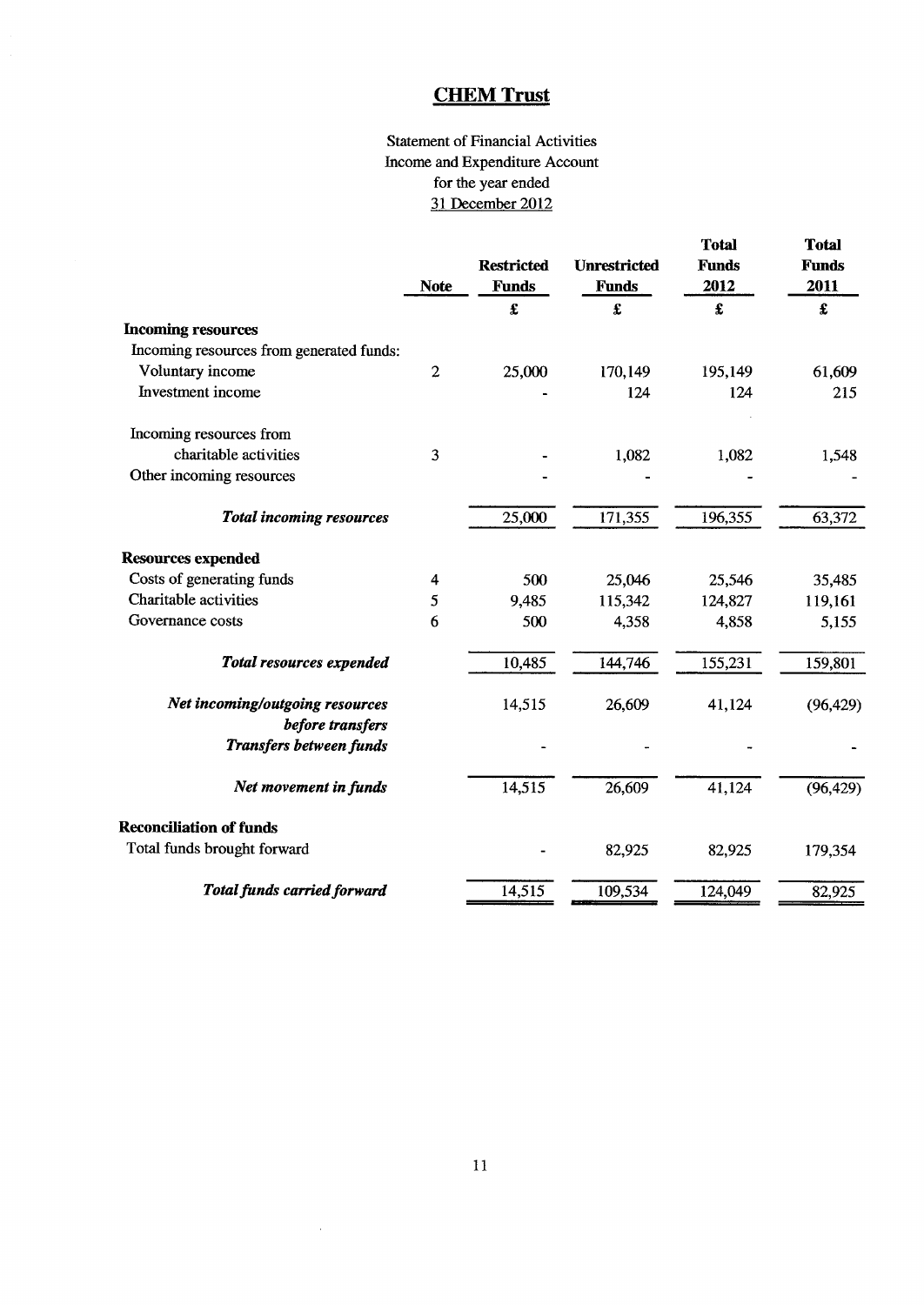### Company no. 5933897 Balance sheet as at 31 December 2012

|                                              | <b>Note</b> |          | 2012    | 2011     |        |
|----------------------------------------------|-------------|----------|---------|----------|--------|
|                                              |             | £        | £       | £        | £      |
| <b>Fixed assets</b>                          |             |          |         |          |        |
| Tangible assets                              | 9           |          | 646     |          |        |
| <b>Total fixed assets</b>                    |             |          | 646     |          |        |
| <b>Current assets</b>                        |             |          |         |          |        |
| <b>Debtors</b>                               | 10          |          |         | 60       |        |
| Cash at bank and in hand                     |             | 210,311  |         | 123,765  |        |
| <b>Total current assets</b>                  |             | 210,311  |         | 123,825  |        |
| <b>Creditors: amounts falling due</b>        |             |          |         |          |        |
| within one year                              | 11          | (86,908) |         | (40,900) |        |
| Net current assets/(liabilities)             |             |          | 123,403 |          | 82,925 |
| <b>Total assets less current liabilities</b> |             |          | 124,049 |          | 82,925 |
| Net assets                                   | 12          |          | 124,049 |          | 82,925 |
| The funds of the charity:                    |             |          |         |          |        |
| <b>Restricted funds</b>                      |             |          |         |          |        |
| <b>Unrestricted funds:</b>                   |             |          | 14,515  |          |        |
| General fund                                 |             | 109,534  |         |          |        |
| <b>Total unrestricted funds</b>              |             |          |         | 82,925   |        |
|                                              |             |          | 109,534 |          | 82,925 |
| Total charity funds                          | 13          |          | 124,049 |          | 82,925 |

For the year ending 31 December 2012 the company was entitled to exemption from audit under section 477 of the Companies Act 2006 relating to small companies.

### Trustees' Responsibilities:

- The members have not required the company to obtain an audit of its financial statements for the year in question in accordance with section 476

- The Trustees acknowledge their responsibilities for complying with the requirements of the Act with respect to accounting records and the preparation of financial statements.

These financial statements, which have been prepared in accordance with the special provisions relating to the small companies regime within Part 15 of the Companies Act 2006 and in accordance with the Financial Reporting Standard for<br>Smaller Entities (effective April 2008), were approved by the Board on and signed on its behalf by: Smaller Entities (effective April 2008), were approved by the Board on

VoerSme

Oliver Smith Elizabeth Street Green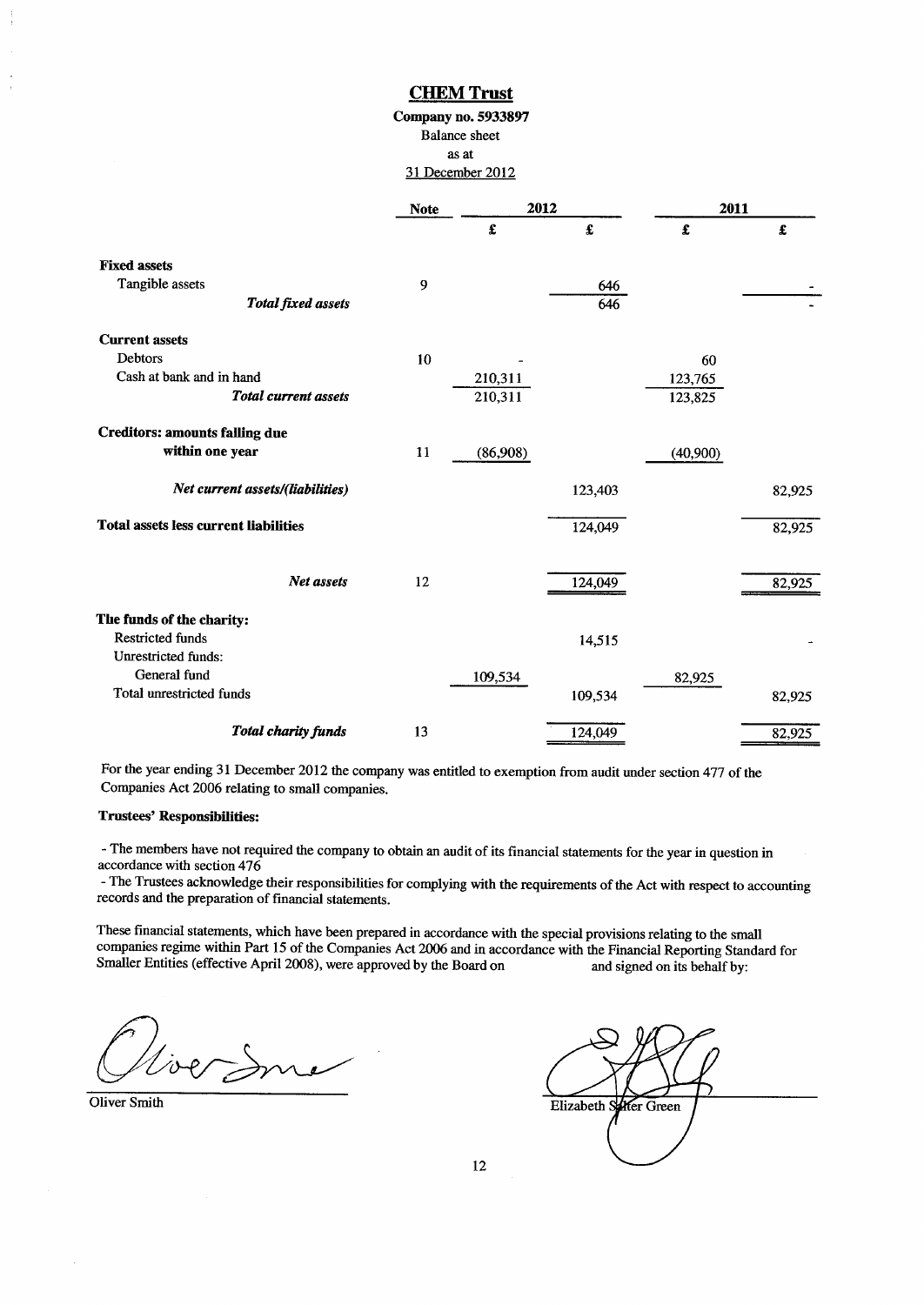Notes to the accounts for the year ended 31 December 2012

#### 1 Accounting policies

The principal accounting policies are summarised below. The accounting policies have been applied consistently throughout the year and in the preceding year.

#### (i) Basis of accountin

The financial statements have been prepared under the historical cost convention, and in accordance with the Companies Act 2006, the Financial Reporting Standard for Smaller Entities (effective April 2008) and the Statement of Recommended Practice: Accounting and Reporting by Charities issued in March 2005.

#### (ii) Fund accounting

Unrestricted funds are available for use at the discretion of the trustees in furtherance of the general objectives of the charity.

Designated funds are unrestricted funds earmarked by the trustees for particular purposes. Restricted funds are subject to restrictions on their expenditure imposed by the donor or through the terms of an appeal.

### (iii) Incoming resources

All incoming resources are included in the Statement of Financial Activities when the charity is entitled to the income and the amount can be quantified with reasonable accuracy. The following specific policies are applied to particular categories of income:

- <sup>~</sup> Voluntary income is received by way of grants, donations and gifts and is included in full when receivable, unless they relate to a specific period when they will be recognised over the period to which they relate.
- <sup>~</sup> Donated services and facilities are included at the value to the charity where this can be quantified. The value of services provided by volunteers has not been included in these accounts.
- <sup>~</sup> Investment income is included on an accruals basis.

### (iv) Resources expended

Expenditure is accounted for on an accrual basis as a liability is incurred. Expenditure includes any VAT which cannot be fully recovered, and is reported as part of the expenditure to which it relates.

- <sup>~</sup> Costs of generating funds comprise the costs associated with attracting voluntary income.
- <sup>~</sup> Charitable expenditure comprises those costs incurred by the charity in the delivery of its activities and services for its beneficiaries. It includes both costs that can be allocated directly to such activities and those costs of an indirect nature necessary to support them.
- <sup>~</sup> Governance costs include those costs associated with meeting the constitutional and statutory requirements of the charity and include the audit fees and costs linked to the strategic management of the charity.
- All costs are allocated between the expenditure categories of the SOFA on a basis designed to reflect the use of the resource. Costs relating to a particular activity are allocated directly, others are apportioned on an appropriate basis.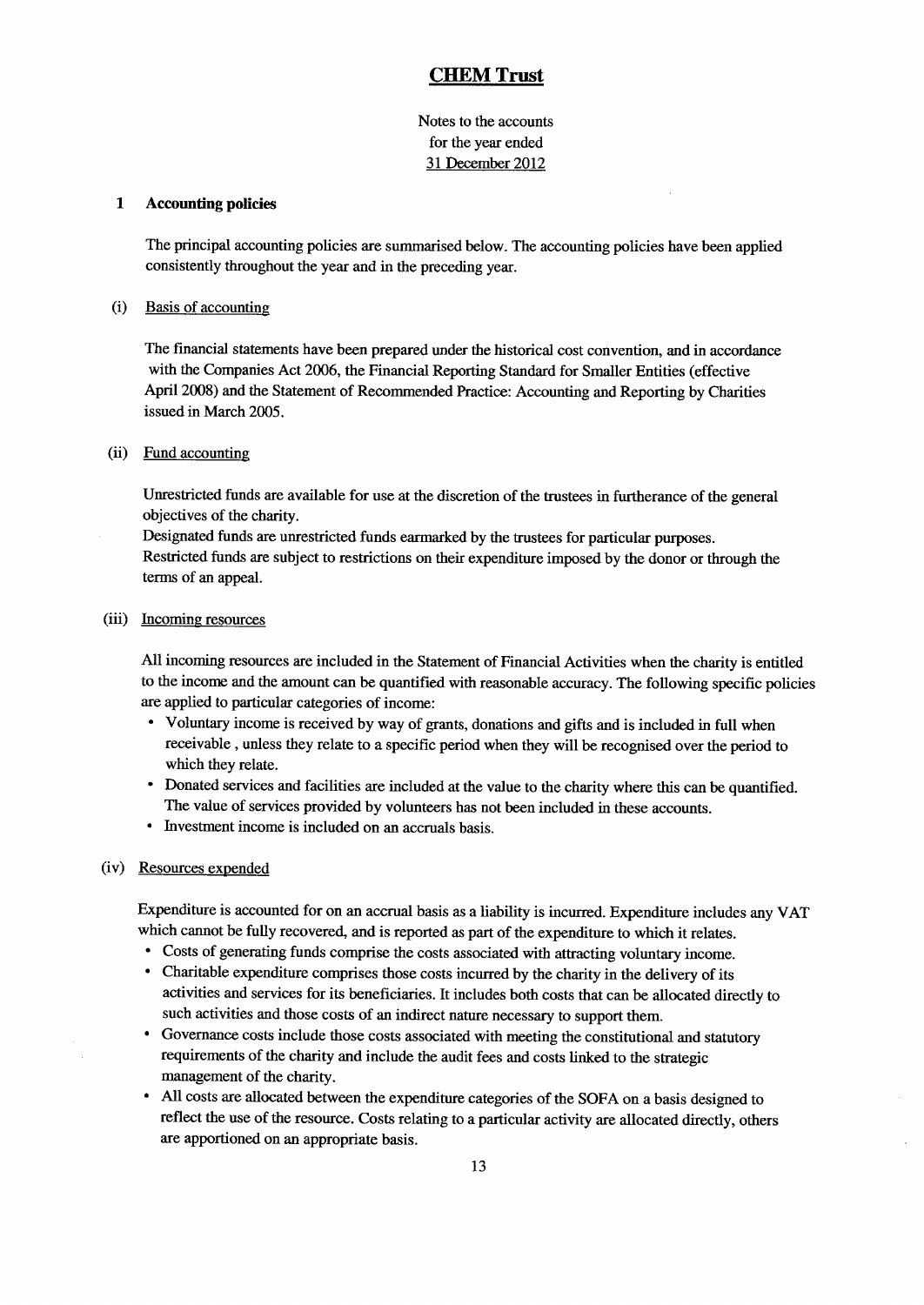Notes to the accounts for the year ended 31 December 2012

## (v) Fixed assets

Tangible fixed assets are stated at cost less accumulated depreciation. The cost of minor additions or those costing below f.100 are not capitalised. Depreciation is provided at rates calculated to write off the cost of each asset over its expected useful life. The rates used are as follows: office equipment 20% fixtures and fittings 25%

### 2 Voluntary income

|                                            | <b>Restricted</b><br><b>Funds</b> | <b>Unrestricted</b><br><b>Funds</b> | <b>Total</b><br><b>Funds</b><br>2012 | <b>Total</b><br><b>Funds</b><br>2011 |
|--------------------------------------------|-----------------------------------|-------------------------------------|--------------------------------------|--------------------------------------|
| <b>Grants</b>                              | £                                 | £                                   | £                                    | £                                    |
| Greenpeace Environmental Trust             |                                   |                                     |                                      | 20,000                               |
| The Esmée Fairbairn Foundation             | 25,000                            | 25,000                              | 50,000                               |                                      |
| European Environment and Health Initiative | $\overline{\phantom{0}}$          | 41,767                              | 41,767                               | 10,609                               |
| The Marisla Foundation                     |                                   | 71,882                              | 71,882                               |                                      |
| The Eranda Foundation                      |                                   | 25,000                              | 25,000                               |                                      |
| The Oak Foundation                         |                                   |                                     |                                      | 28,000                               |
| <b>WWF Australia</b>                       |                                   | 4,000                               | 4,000                                |                                      |
| <b>Others</b>                              |                                   | 2,500                               | 2,500                                | 3,000                                |
| Total                                      | 25,000                            | 170,149                             | 195,149                              | 61,609                               |

|   | Other income                         |     | 1,082  | 1,082  | 1,548  |
|---|--------------------------------------|-----|--------|--------|--------|
|   | Total                                |     | 1,082  | 1,082  | 1,548  |
| 4 | Costs of generating funds            |     |        |        |        |
|   | Costs of generating voluntary income |     |        |        |        |
|   | Staff costs                          |     | 18,525 | 18,525 | 26,600 |
|   | Bookkeeper's fees                    |     | 400    | 400    | 400    |
|   | Travel and expenses                  |     | 1,250  | 1,250  | 1,750  |
|   | Fundraising                          | 500 | 4,221  | 4,721  | 5,910  |
|   | Other office costs                   |     | 650    | 650    | 825    |
|   | Total                                | 500 | 25,046 | 25,546 | 35,485 |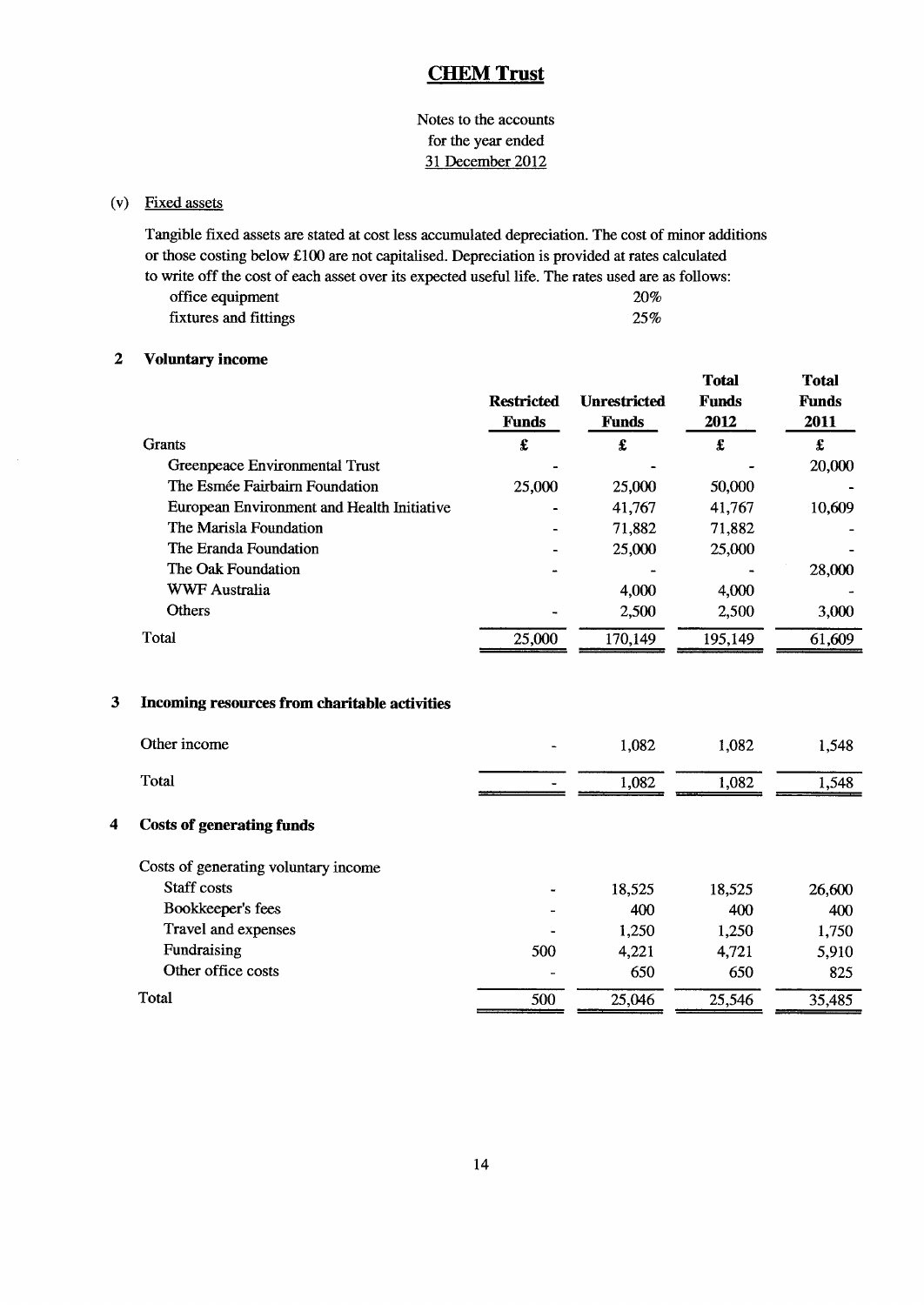## Notes to the accounts for the year ended 31 December 2012

### 5 Charitable activities

|   |                                              | <b>Restricted</b><br><b>Funds</b> | <b>Unrestricted</b><br><b>Funds</b> | <b>Total</b><br><b>Funds</b><br>2012 | <b>Total</b><br><b>Funds</b><br>2011 |
|---|----------------------------------------------|-----------------------------------|-------------------------------------|--------------------------------------|--------------------------------------|
|   |                                              | £                                 | $\pmb{\pmb{\pmb{\xi}}}$             | $\pmb{\pmb{\epsilon}}$               | $\pmb{\pmb{\pmb{\xi}}}$              |
|   | Staff costs                                  | 4,800                             | 103,730                             | 108,530                              | 96,201                               |
|   | Bookkeeping fees                             | 700                               | 1,401                               | 2,101                                | 2,101                                |
|   | Travel and expenses                          | 1,975                             | 6,093                               | 8,068                                | 9,196                                |
|   | Web management and IT support                | 275                               | 786                                 | 1,061                                | 421                                  |
|   | Insurance                                    | 500                               | 1,478                               | 1,978                                | 1,886                                |
|   | Printing                                     |                                   | 580                                 | 580                                  | 1,866                                |
|   | <b>Consultancy fees</b>                      |                                   |                                     |                                      | 4,891                                |
|   | Conferences                                  |                                   |                                     |                                      | 162                                  |
|   | Depreciation                                 |                                   | 161                                 | 161                                  |                                      |
|   | Office costs                                 | 1,235                             | 1,113                               | 2,348                                | 2,437                                |
|   | Total                                        | 9,485                             | 115,342                             | 124,827                              | 119,161                              |
| 6 | <b>Governance costs</b>                      |                                   |                                     |                                      |                                      |
|   | Independent Examination fee - current year   | 500                               | 1,060                               | 1,560                                | 1,500                                |
|   | Reporting Accountant's fee - under provision |                                   | 60                                  | 60                                   | 60                                   |
|   | Accounting                                   |                                   | 338                                 | 338                                  | 315                                  |
|   | Staff costs                                  |                                   | 2,900                               | 2,900                                | 3,280                                |
|   | Total                                        | 500                               | 4,358                               | 4,858                                | 5,155                                |
| 7 | <b>Staff costs and numbers</b>               |                                   |                                     |                                      |                                      |
|   |                                              |                                   |                                     | 2012                                 | 2011                                 |
|   | Staff costs were as follows:                 |                                   |                                     | £                                    | $\pmb{\pmb{\epsilon}}$               |
|   | Salaries and wages                           |                                   |                                     |                                      |                                      |
|   | Social Security costs                        |                                   |                                     | 106,360<br>12,640                    | 103,262                              |
|   | Pension costs                                |                                   |                                     | 10,955                               | 12,183<br>10,636                     |
|   |                                              |                                   |                                     |                                      |                                      |
|   | Total                                        |                                   |                                     | 129,955                              | 126,081                              |

No employee received emoluments of more than £60,000 (2011: nil)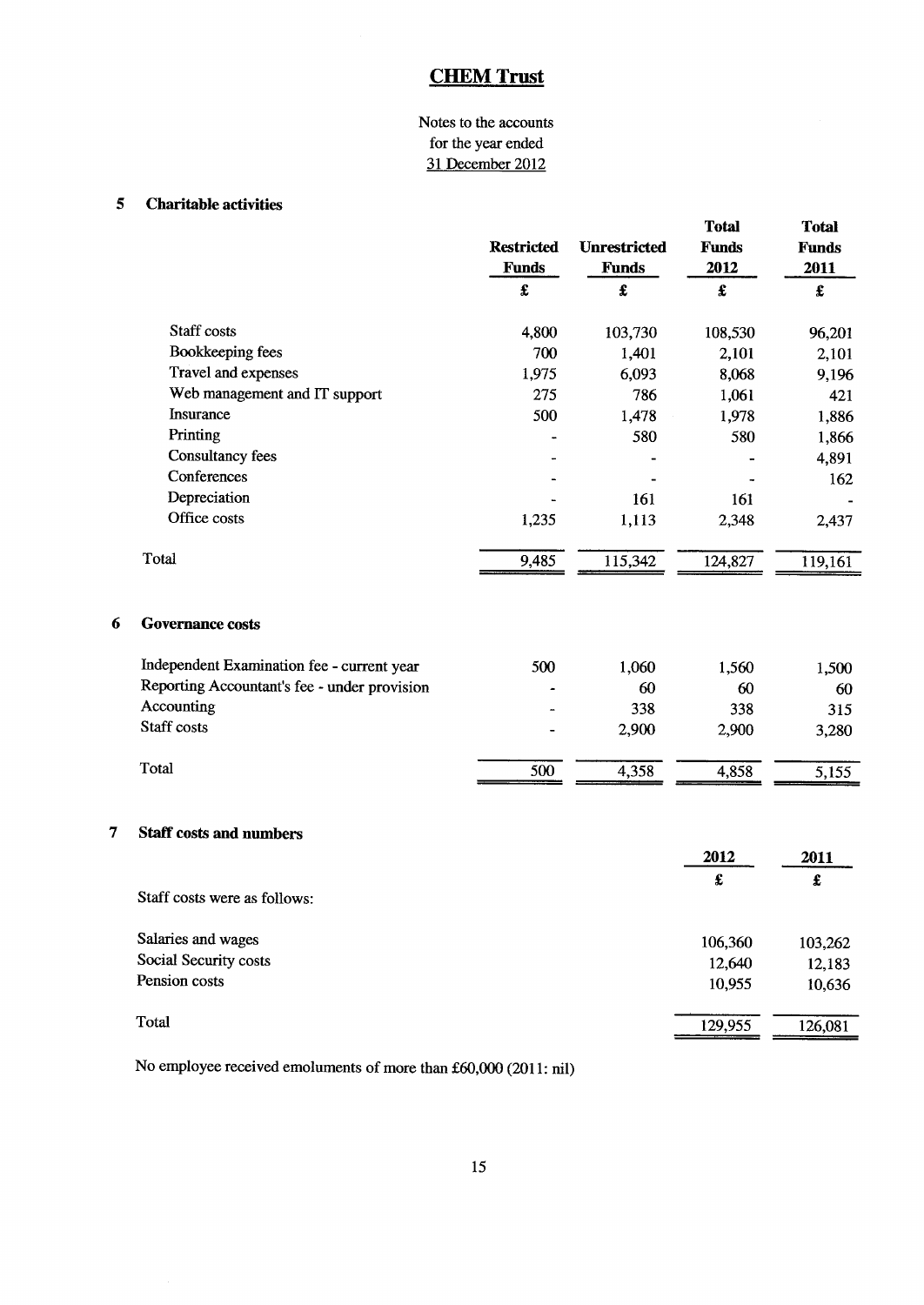Notes to the accounts for the year ended 31 December 2012

### 7 Staff costs and numbers (continued)

The average number of employees during the year was as follows:

|                       | 2012 | 2011         |  |
|-----------------------|------|--------------|--|
|                       | No.  | No.          |  |
| Charitable activities | 2    | $\mathbf{2}$ |  |
| Total                 | ⌒    | ◠            |  |

The charity does not operate its own pension scheme but makes contributions into its employees' personal pension plans. No contributions were outstanding at the year end.

### 8 Trustee remuneration and expenses

No Trustees received any remuneration or expenses during the year. (2011:nil).

During 2011 Elizabeth Salter Green's husband carried out printing works for the Charity, for this his company Print Guy was paid £1,866, (2012:£nil).

### 9 Tangible fixed assets

|                                 | <b>Office</b> |                        |
|---------------------------------|---------------|------------------------|
|                                 | equipment     | <b>Total</b>           |
|                                 | £             | $\pmb{\pmb{\epsilon}}$ |
| <b>Cost</b>                     |               |                        |
| At 1 January 2012               | 194           | 194                    |
| <b>Additions</b>                | 807           | 807                    |
| Disposals                       |               |                        |
| At 31 December 2012             | 1,001         | 1,001                  |
| <b>Accumulated depreciation</b> |               |                        |
| At 1 January 2012               | 194           | 194                    |
| Charge for the year             | 161           | 161                    |
| Disposals                       |               |                        |
| At 31 December 2012             | 355           | 355                    |
| Net book value                  |               |                        |
| At 31 December 2012             | 646           | 646                    |
| At 31 December 2011             |               |                        |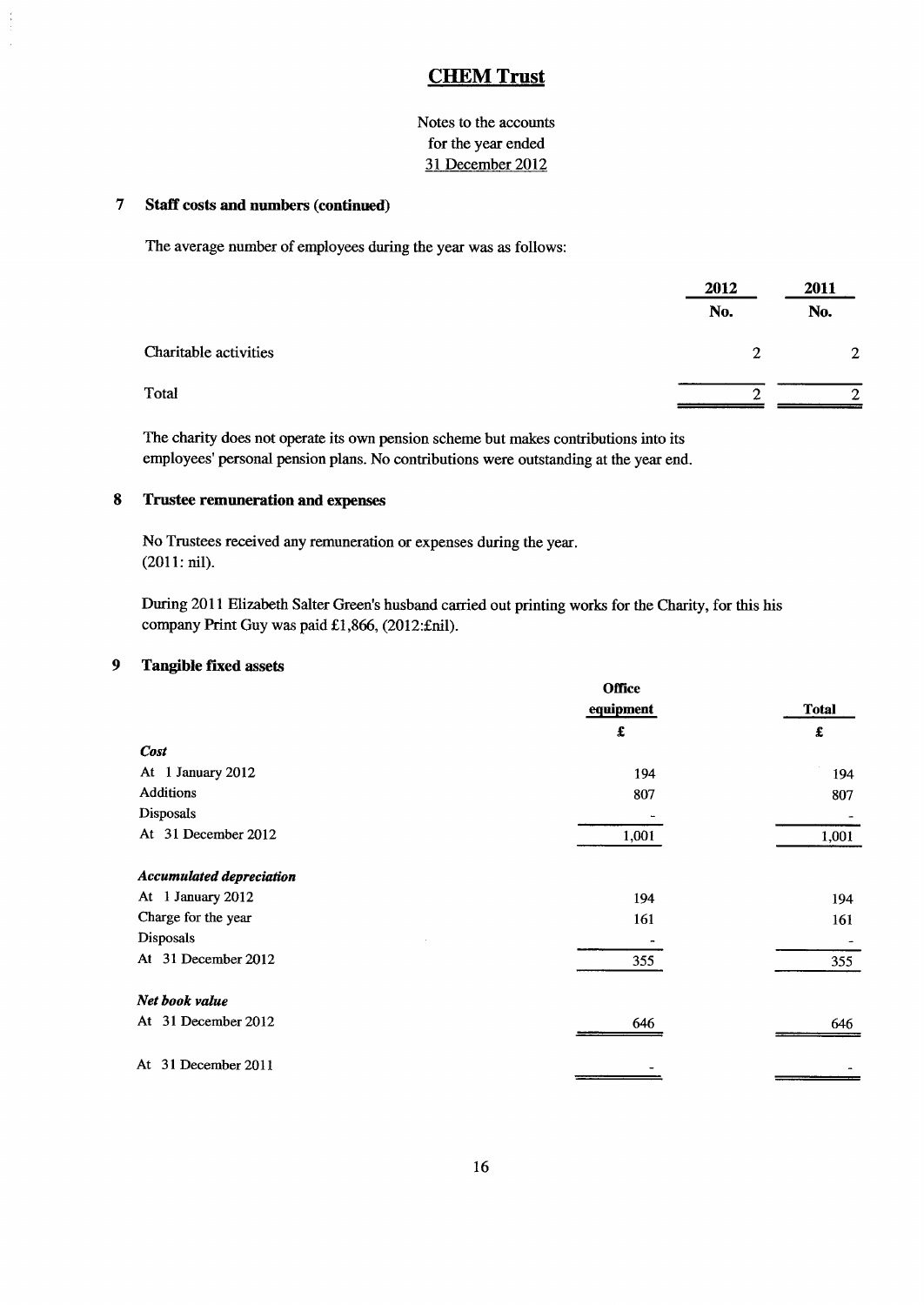## Notes to the accounts for the year ended 31 December 2012

### 10 Debtors

|                | 2012   | 2011   |  |
|----------------|--------|--------|--|
|                | ۰.     | c<br>t |  |
| Accrued income | $\sim$ | 60     |  |
| Total          | -      | 60     |  |

### 11 Creditors: amounts falling due within one year

|                              | 2012   | 2011   |
|------------------------------|--------|--------|
|                              | £      | £      |
| Taxation and social security | 3,362  | 3,777  |
| Other creditors              | 1,262  | 822    |
| Accruals                     | 2,470  | 4,472  |
| Deferred income              | 79,814 | 31,829 |
| Total                        | 86,908 | 40,900 |

### 12 Analysis of net assets between funds

|                                | <b>General</b><br><b>Funds</b><br>£ | <b>Restricted</b><br><b>Funds</b><br>£ | <b>Total</b><br><b>Funds</b><br>£ |
|--------------------------------|-------------------------------------|----------------------------------------|-----------------------------------|
| Tangible fixed assets          | 646                                 | $\blacksquare$                         | 646                               |
| Current assets                 | 195,796                             | 14,515                                 | 210,311                           |
| <b>Current liabilities</b>     | (86,908)                            | ۰                                      | (86,908)                          |
| Net assets at 31 December 2012 | 109,534                             | 14.515                                 | 124,049                           |